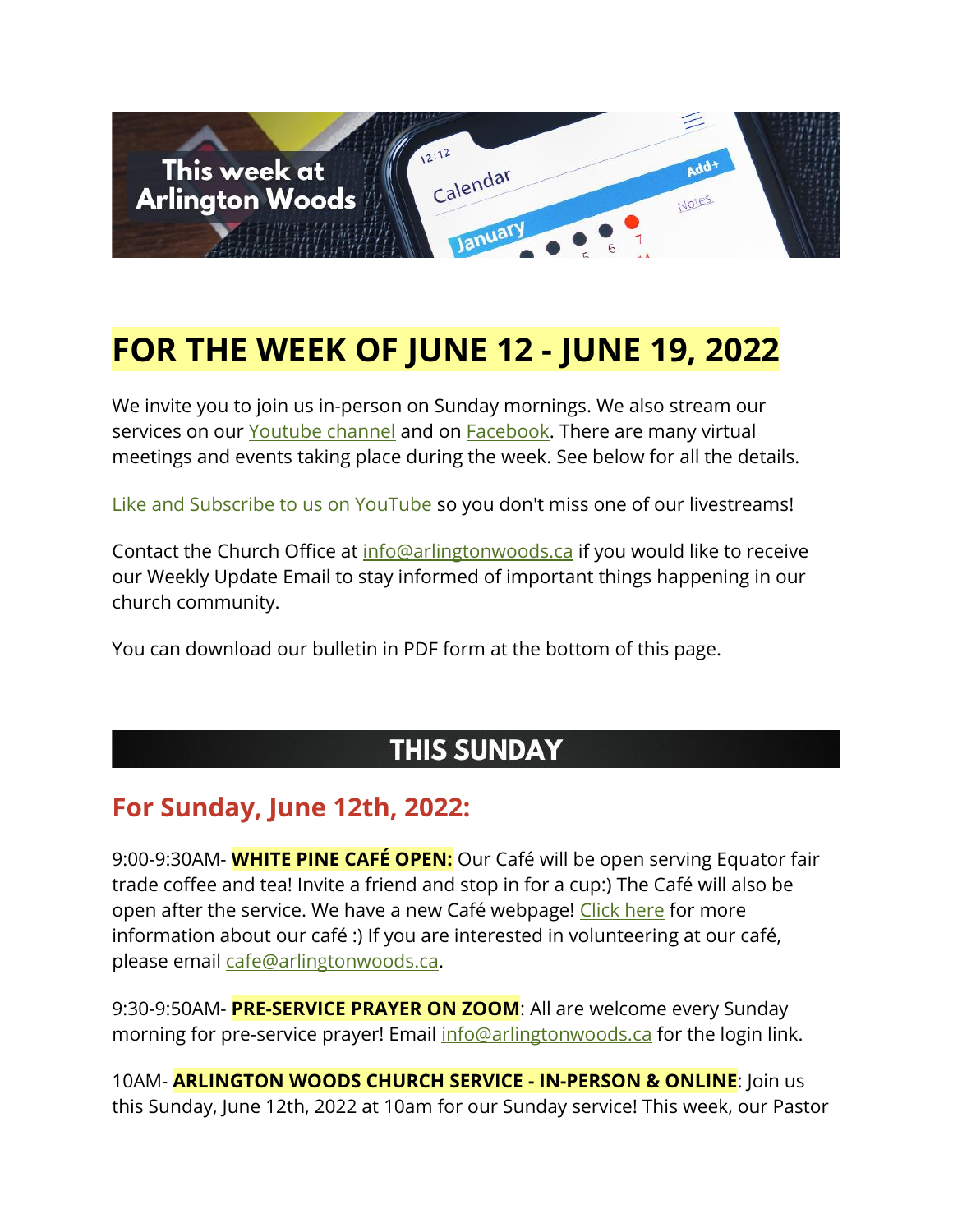Mike will be exploring Acts 1 & 2, looking at what it means for us as individuals and as a church to be filled with the Holy Spirit and to experience His power!

To connect to our livestream service, [click here.](https://www.youtube.com/channel/UCN0jh5__-PL-Mpw_3v-4lMg)

For more information on what in-person services look like visit arlingtonwoods.ca/ [covid19](https://arlingtonwoods.ca/covid19.php) (registration is no longer required!).

KIDZONE is our Sunday morning kids program for kids grades JK-6. For more information, please visit <https://arlingtonwoods.ca/kids.php>

Follow along to the Sunday Message with our YouVersion Notes! Click here to view [the notes for this Sunday!](http://bible.com/events/48904098)

If you missed the message from last Sunday, [view the livestream service here](https://www.youtube.com/channel/UCN0jh5__-PL-Mpw_3v-4lMg)

#### **MONDAY**

8:30-11:30AM- **WHITE PINE CAFÉ OPEN:** Our Café will be open serving Equator fair trade coffee and tea! Invite a friend and stop in for a cup:) We have a new Café webpage! [Click here](https://arlingtonwoods.ca/cafe.php) for more information about our café :) If you are interested in volunteering at our café, please email [cafe@arlingtonwoods.ca.](mailto:cafe@arlingtonwoods.ca)

7:00-9:00PM- **POTTER'S SMALL GROUP ON ZOOM**, meets every Monday, open to all, currently studying "Daniel - Spiritual living in a secular world", a Lifeguide bible study by Douglas Connelly. New members welcome!

7:00-8:00PM- **VIRTUAL PRAYER MEETING ON ZOOM**, special focus on Canada and our leaders, email [info@arlingtonwoods.ca](mailto:info@arlingtonwoods.ca) for the login link.

#### **TUESDAY**

9:30-11:00AM- **VAN DYK SMALL GROUP ON ZOOM**, is studying Paul's first letter to Timothy. New members are welcome!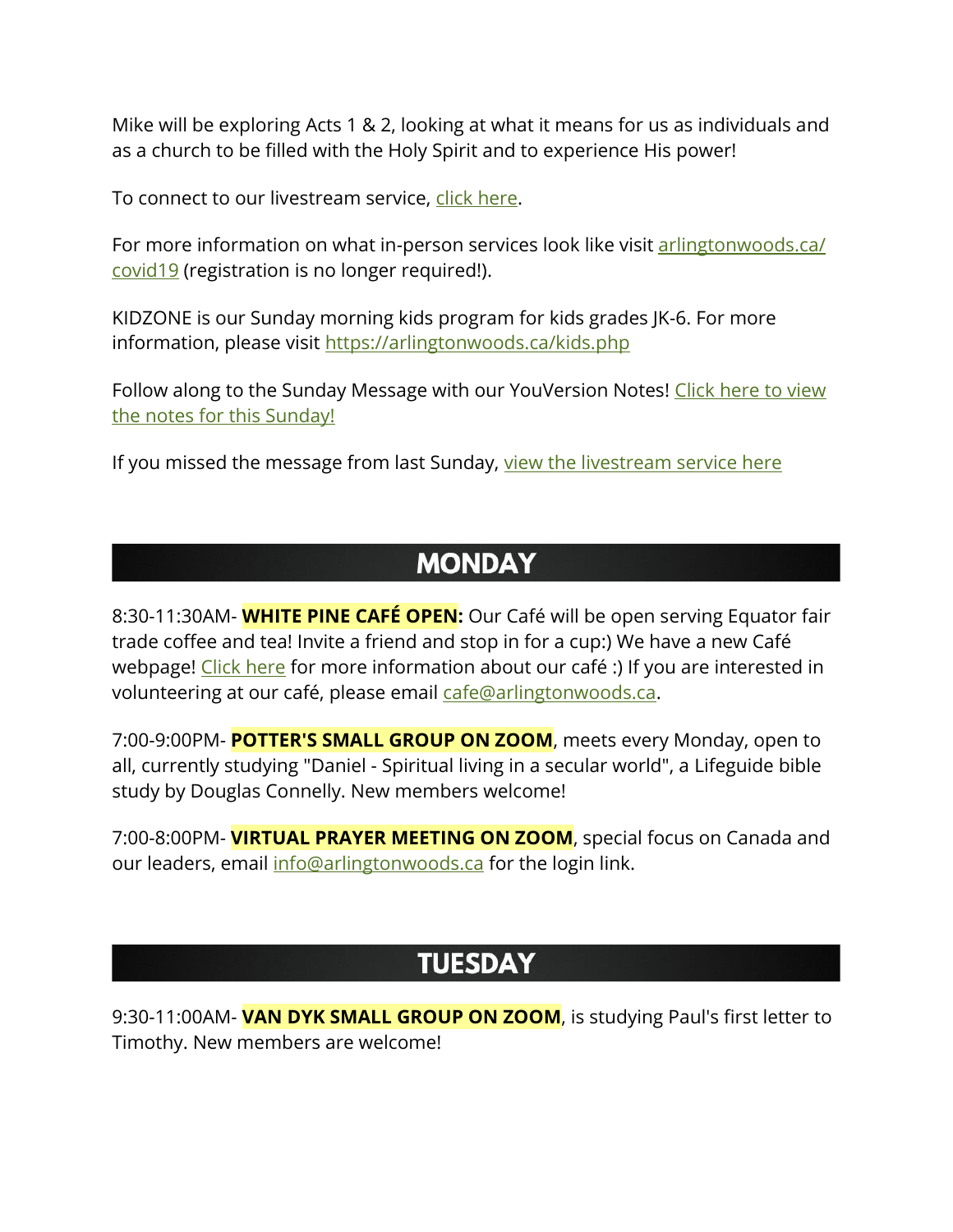7:00-8:30PM- **VIRTUAL PRAYER MEETING ON ZOOM**, special focus on Young Adults, email [info@arlingtonwoods.ca](mailto:info@arlingtonwoods.ca) for the login link.

#### **WEDNESDAY**

9:30-11:00AM- **WOMEN'S SMALL GROUP ON ZOOM**, studying "The Sermon on the Mount" by John Stott. All ladies welcome!

### **THURSDAY**

7:00-9:00PM- **MCCLUNG SMALL GROUP ON ZOOM**, currently studying the book of Romans.

7:00-8:00PM- **VIRTUAL PRAYER MEETING ON ZOOM**, special focus on Pastors and church leaders, email [info@arlingtonwoods.ca](mailto:info@arlingtonwoods.ca) for the login link.

### **FRIDAY**

6:30-9:00PM- **CATALYST BBQ & GRAD PARTY**, (for teens grades 6-12) is happening in the Creekside Room. We will be celebrating our grade 6, 8, and 12 grads. Food will be served at 6:30 pm. For more info, email **ben@arlingtonwoods.ca**.

## **SATURDAY**

No events scheduled!

### **NEXT SUNDAY**

**For Sunday, June 19th, 2022 (Father's Day):**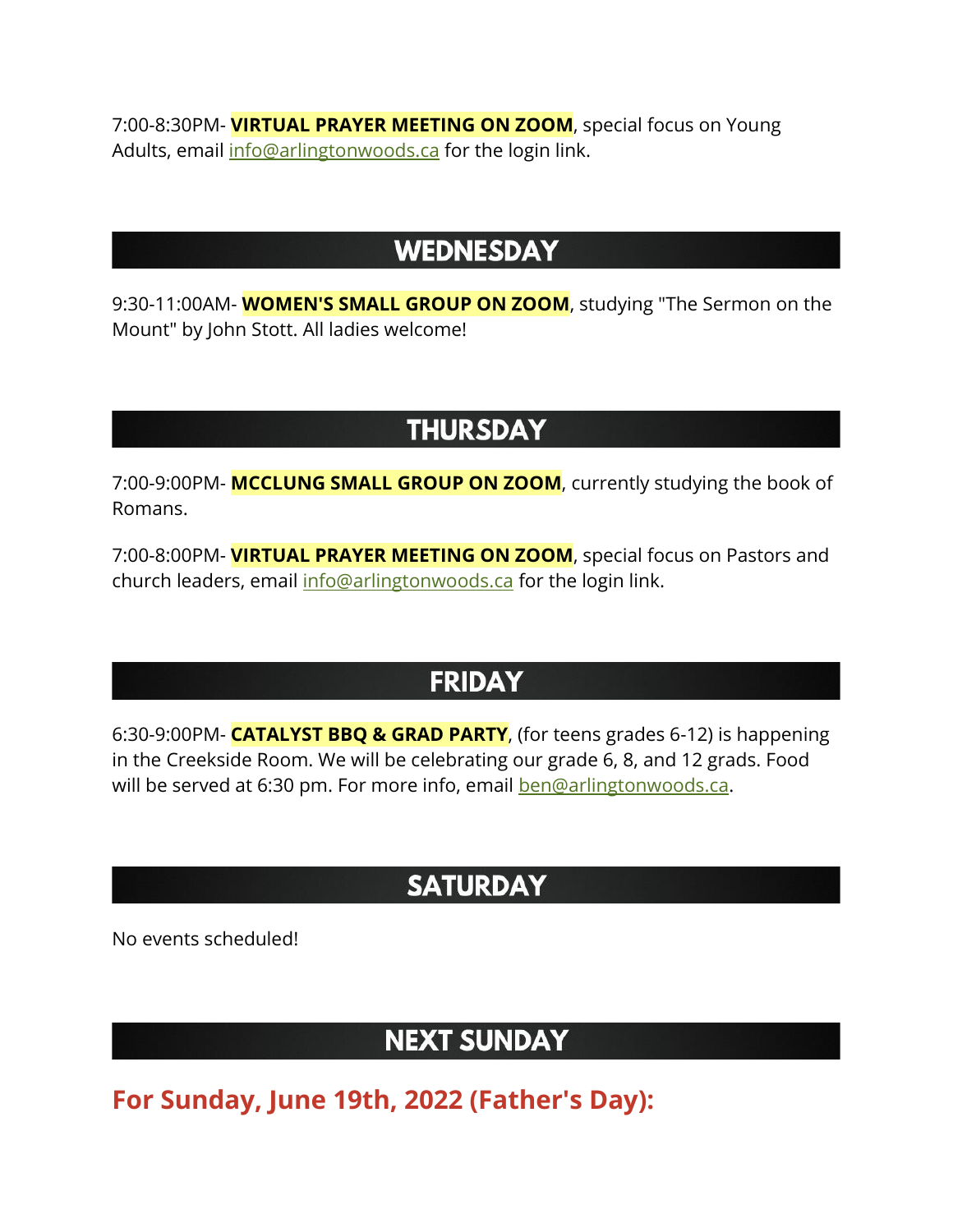9:30-9:50AM- **PRE-SERVICE PRAYER ON ZOOM**: All are welcome every Sunday morning for pre-service prayer! Email [info@arlingtonwoods.ca](mailto:info@arlingtonwoods.ca) for the login link.

10AM- **ARLINGTON WOODS CHURCH SERVICE - IN-PERSON & ONLINE**: Join us this Sunday at 10am for our Service! For more information on in-person services, [click here.](https://arlingtonwoods.ca/covid19.php) If you're connecting online, subscribe to our [Youtube Channel!](http://www.youtube.com/ArlingtonWoodsChurch)

For more information on what in-person services look like visit [arlingtonwoods.ca/](https://arlingtonwoods.ca/covid19.php)  [covid19.](https://arlingtonwoods.ca/covid19.php) Connect or subscribe to our YouTube channel at www.youtube.com/ [arlingtonwoodschurch](https://www.youtube.com/arlingtonwoodschurch?fbclid=IwAR1K03d9v3OMa1Bqo2xqkwUEbYKvPn60o0X0P74EyVl8ju-MWi7a3_oXTqY) for the online service.

**CELEBRATE OUR GRADS IN OUR SUNDAY SERVICE!** If you're graduating grade 6, 8, or 12 this year, join us for our 10am Sunday service! We'll be celebrating our grads and giving them all a special surprise!

## **COMING EVENTS**

**1. Staffed Nursery** – The nursery will be staffed on the following Sundays: June 12, June 26, July 10, July 24, Aug. 7, Aug. 21. Parents should sign their preschoolers in at the Welcome Centre in the Lobby when they arrive. We will be notifying parents by text if we need assistance with their child during the service. The Nursery will open at around 10:15am when the kids head downstairs for their age-specific programs. For more details visit [www.arlingtonwoods.ca/kids.](http://www.arlingtonwoods.ca/kids)

**2. Celebrate our grads** – If you're graduating grade 6, 8, or 12 this year, join us for our Sunday, June 19 service! We'll be celebrating our grads and giving them all a special surprise!

**3. Connect Family Picnic** – Join us after the Sunday service on June 26 and July 24 (weather permitting) at the nearby Space Park for a family picnic. Email [ben@arlingtonwoods.ca](mailto:ben@arlingtonwoods.ca) for more info.

**4. Catalyst Youth Summer Events** – Happening 6:30-9:00 PM on Fridays, July 22, Aug. 5, and Aug. 26. Email **[ben@arlingtonwoods.ca](mailto:ben@arlingtonwoods.ca)** for more info.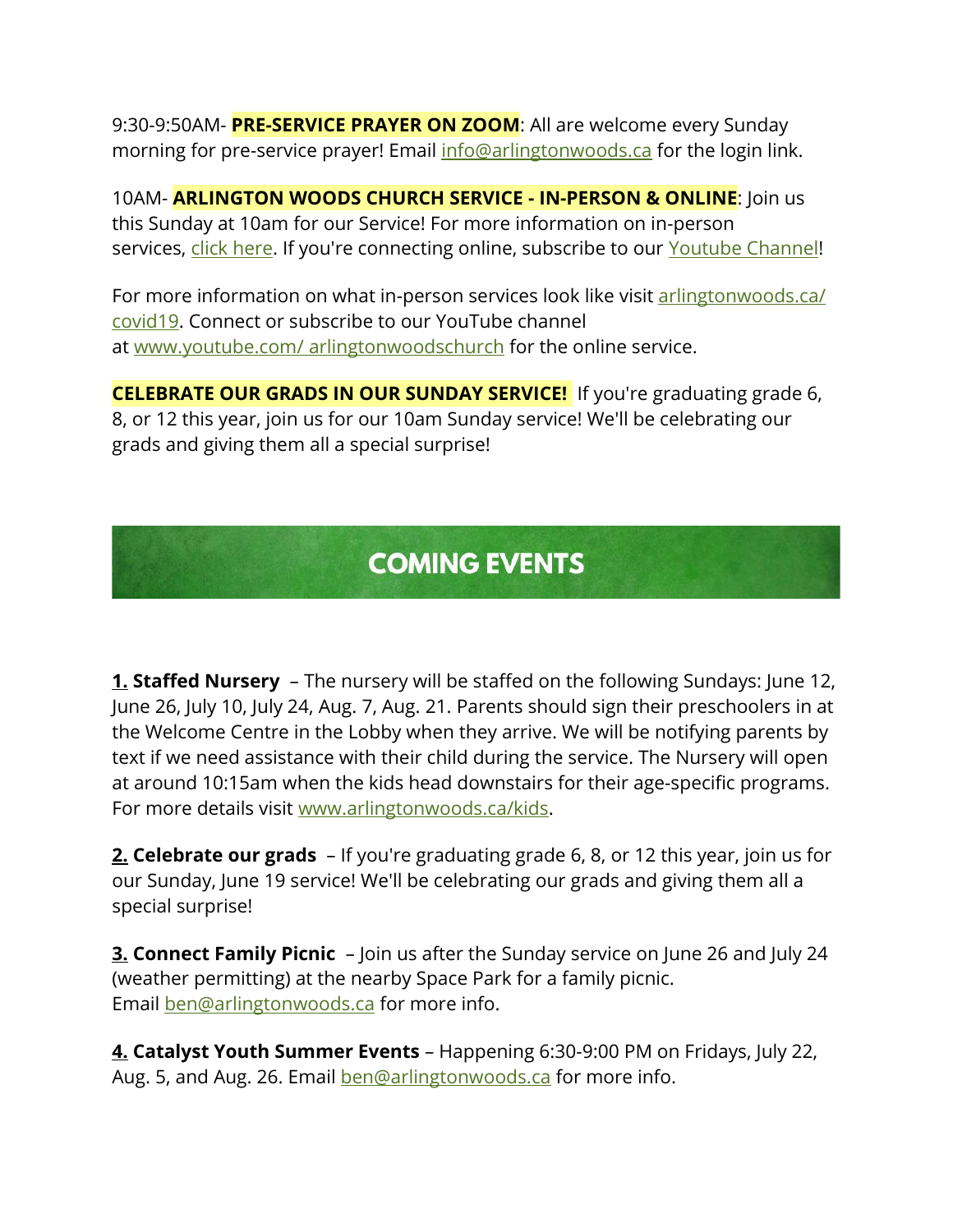## **CHURCH NEWS & INFORMATION**

**1. Membership -** If you are interested in becoming a member at Arlington Woods Church, please email the Church Office, [info@arlingtonwoods.ca.](mailto:info@arlingtonwoods.ca)

**2. Donations Update -** Donations received by cash or cheque will be processed by the tellers in the middle and at the end of the month. We continue to process Pre-Authorized Auto Debit, Online and Credit Card donations weekly, based on the timing of the donation. Visit the church

website <https://arlingtonwoods.ca/donate> for donate options. Thank you for your continued financial support. If you have any questions, please contact the Head Teller at [giving@arlingtonwoods.ca.](mailto:giving@arlingtonwoods.ca)

**3. Small Groups -** Would you like to join a small group at Arlington Woods? Do you have questions about what groups are offered? Please contact [groups@arlingtonwoods.ca!](mailto:groups@arlingtonwoods.ca)

**4. FAMSAC Donations -** We so appreciate all that FAMSAC does for our community! They are in need of certain items, especially due not being able to collect items during COVID. Therefore, we are bringing back our FAMSAC Bin! It is located in the Coat Room (in the Foyer). We are thankful for your contributions!

Items needed: School snacks (fruit cups//juice boxes/no nut granola bars), Baked Beans (no pork), Canned Pasta (eg. Chef Boyardee, etc.), Canned Fruit, Canned Ham, Canned Chicken, Jam, Cereal, Juice (family size), Cookies, Cooking Oil, Condiments (eg. Ketchup/mustard/mayo)

**5. Alpha** – Watch for Alpha coming back this Fall!

**COMMUNITY NEWS & EVENTS**